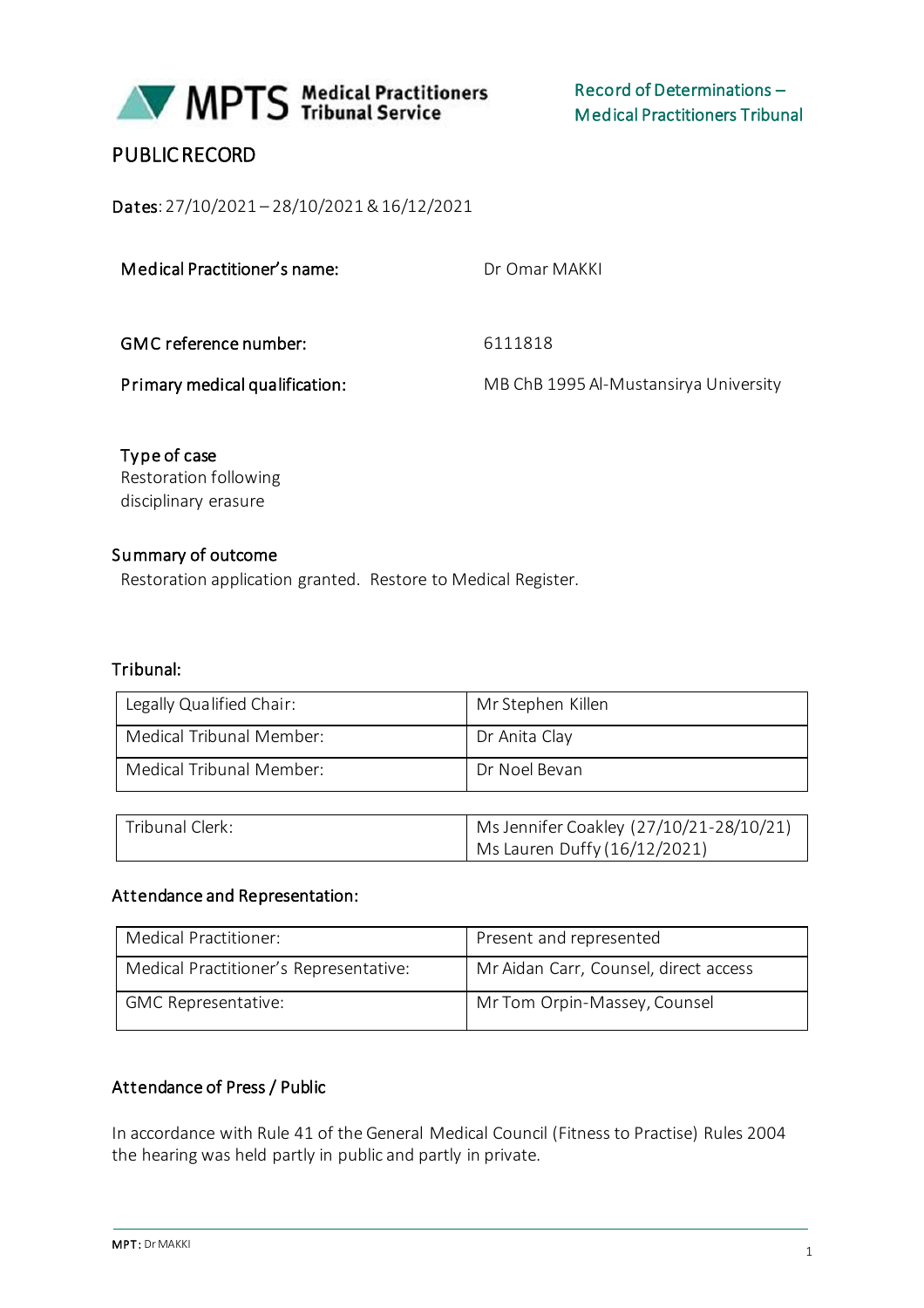# Overarching Objective

Throughout the decision making process the tribunal has borne in mind the statutory overarching objective as set out in s1 Medical Act 1983 (the 1983 Act) to protect, promote and maintain the health, safety and well-being of the public, to promote and maintain public confidence in the medical profession, and to promote and maintain proper professional standards and conduct for members of that profession.

### Determination on Restoration - 16/12/2021

1. This determination will be read in private. However, as this case concerns Dr Makki's misconduct a redacted version will be published at the close of the hearing with any matters XXX removed.

2. Dr Makki has applied to the General Medical Council ('GMC') for the restoration of his name to the Medical Register after his name was erased following fitness to practise proceedings which took place before a Fitness to Practise Panel in 2014 and 2015 ('the 2014 - 2015 Panel'), concluding on 10 April 2015. Dr Makki's name was erased from the Medical Register on 17 November 2015 following an unsuccessful appeal against sanction (but not against any findings) to the High Court.

3. The Tribunal has considered Dr Makki's application in accordance with Section 41 of the Medical Act 1983 (as amended) and Rule 24 of the GMC (Fitness to Practise) Rules 2004 (as amended) ('the Rules').

### The Outcome of Applications

4. The Tribunal granted an application by Mr Aidan Carr, Counsel, on behalf of Dr Makki, made pursuant to Rule 41 of the Rules, for the public to be excluded from those parts of the proceedings during which matters would be discussed which XXX. Mr Tom Orpin-Massey, Counsel, on behalf of the GMC, had no objection to the application.

5. The Tribunal refused Mr Carr's application, made pursuant to Rule 41 of the Rules, for the public to be excluded from those parts of the proceedings during which matters relating to Dr Makki's previous place of work, as identified in paragraph 1 of the 2014 - 2015 hearing Allegation, would be discussed. Mr Orpin-Massey submitted that hearings are generally held in public except when they relate to confidential matters, such as health. He submitted that this is a matter of background fact and reference to it should be heard in public. The Tribunal bore in mind that these details are already in the public domain and it did not consider that justification had been established which would render it appropriate to deviate from the presumption that the hearing would be held in public whilst such matters are discussed, nor to commit to not referring to it in any subsequent determination.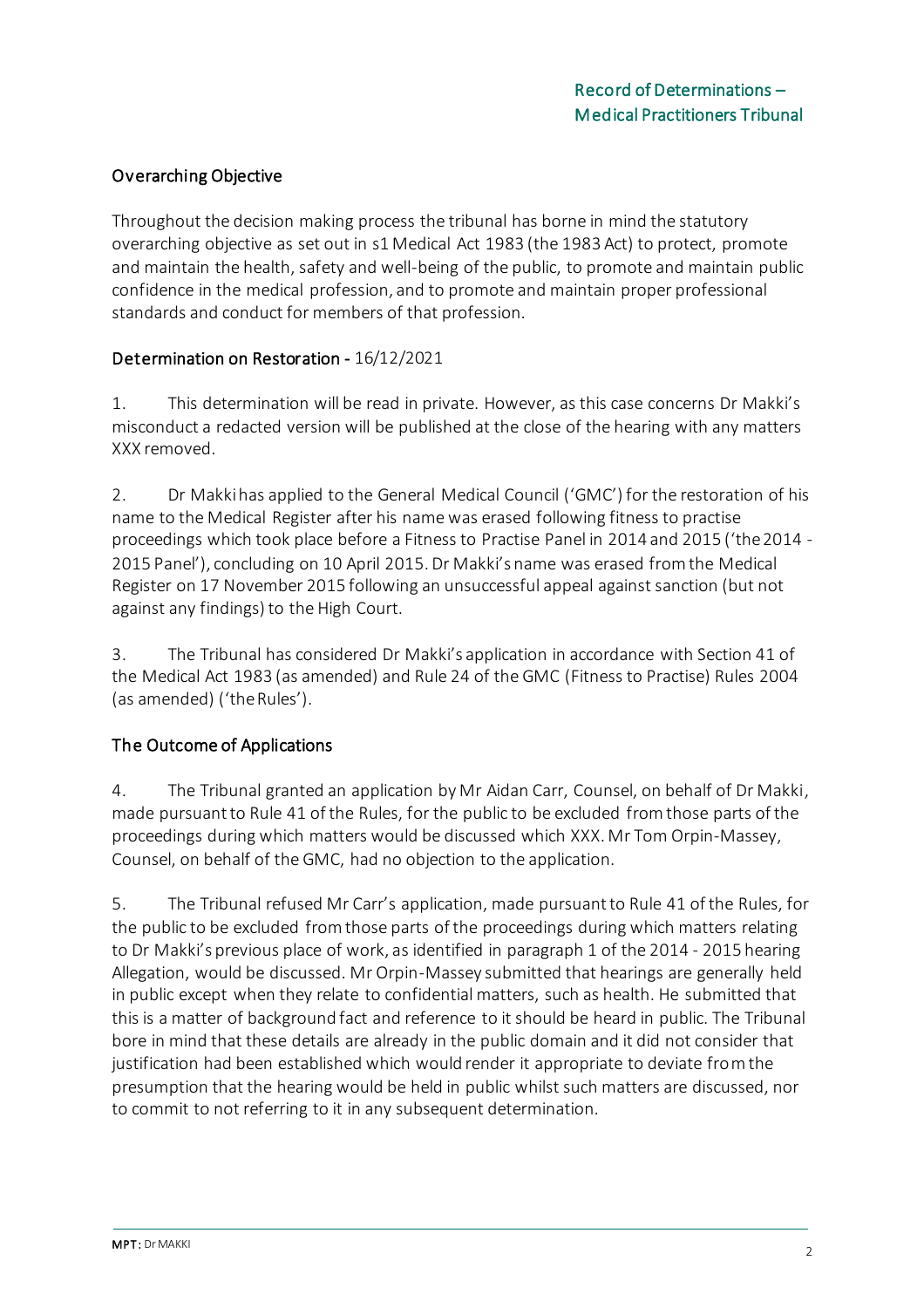6. The Tribunal refused Mr Carr's application, made pursuant to Rule 41 of the Rules, for the public to be excluded from those parts of the proceedings during which matters relating to XXXwould be discussed. Mr Orpin-Massey submitted that there is no real basis for such matters to be heard in private. The Tribunal bore in mind that matters relating to XXX are again already in the public domain. Again, the Tribunal did not consider that justification had been established which would render it appropriate to deviate from the presumption that the hearing would be held in public when considering general matters regarding XXX. It determined that it would, however, hear any matters relating to XXX, if any such matters were to arise, in private session.

# Background

7. Dr Makki qualified as a doctor in 1995. He worked as a trainee General Practitioner at XXX ('the Practice') between August 2011 and August 2012.

8. At the 2014 - 2015 hearing, Dr Makki admitted that, during a consultation with Patient A on 12 July 2012 he asked Patient A why she was prescribed Mirtazapine; that he exchanged email messages of a personal nature with Patient A using his Practice email account on 17 July 2012; and that, between 1 and 9 August 2012 and on or around 11 August 2012, he sent an inappropriate text message to Patient A.

9. Dr Makkialso admitted that, in August 2012, he submitted to the Practice a copy of an email between him and Patient A dated 1 August 2012, in which he had altered the phrase '*came around to my place*' to '*come around to my place*'. He admitted that he then forwarded this amended email to Dr B, Medical Director for XXX, on 17 August 2012 when he knew he had altered it; and that, on 16 August 2012, he stated during a meeting with Dr B that he had never been to Patient A's home. Subsequently, during a meeting with Dr B on 15 November 2012, he admitted that he had altered the email.

10. The 2014 - 2015 Panel found proved that, during a consultation with Patient A on 12 July 2012, Dr Makki was told by Patient A '*I have suffered from anxiety and depression since I was 15 or 16 years old*' or words to that effect and that he knew or ought to have known that Patient A was therefore vulnerable. It was found proved that, on 17 July 2012, Dr Makki engaged in an inappropriate relationship with Patient A and that this, together with the exchange of emails of a personal nature with Patient A, were actions which were sexually motivated.

11. The 2014 - 2015 Panel also found proved that, on 16 August 2012, Dr Makki stated during a meeting with Dr B that he had never altered any emails. It was further found proved that the alteration of the email to Dr B, Dr Makki's statement during the meeting with Dr B about the altered emails, and the forwarding of the email to Dr B, were actions that were misleading and dishonest.

12. The 2014 - 2015 Panel determined that Dr Makki's conduct amounted to serious misconduct. It considered that his conduct would be regarded as deplorable by fellow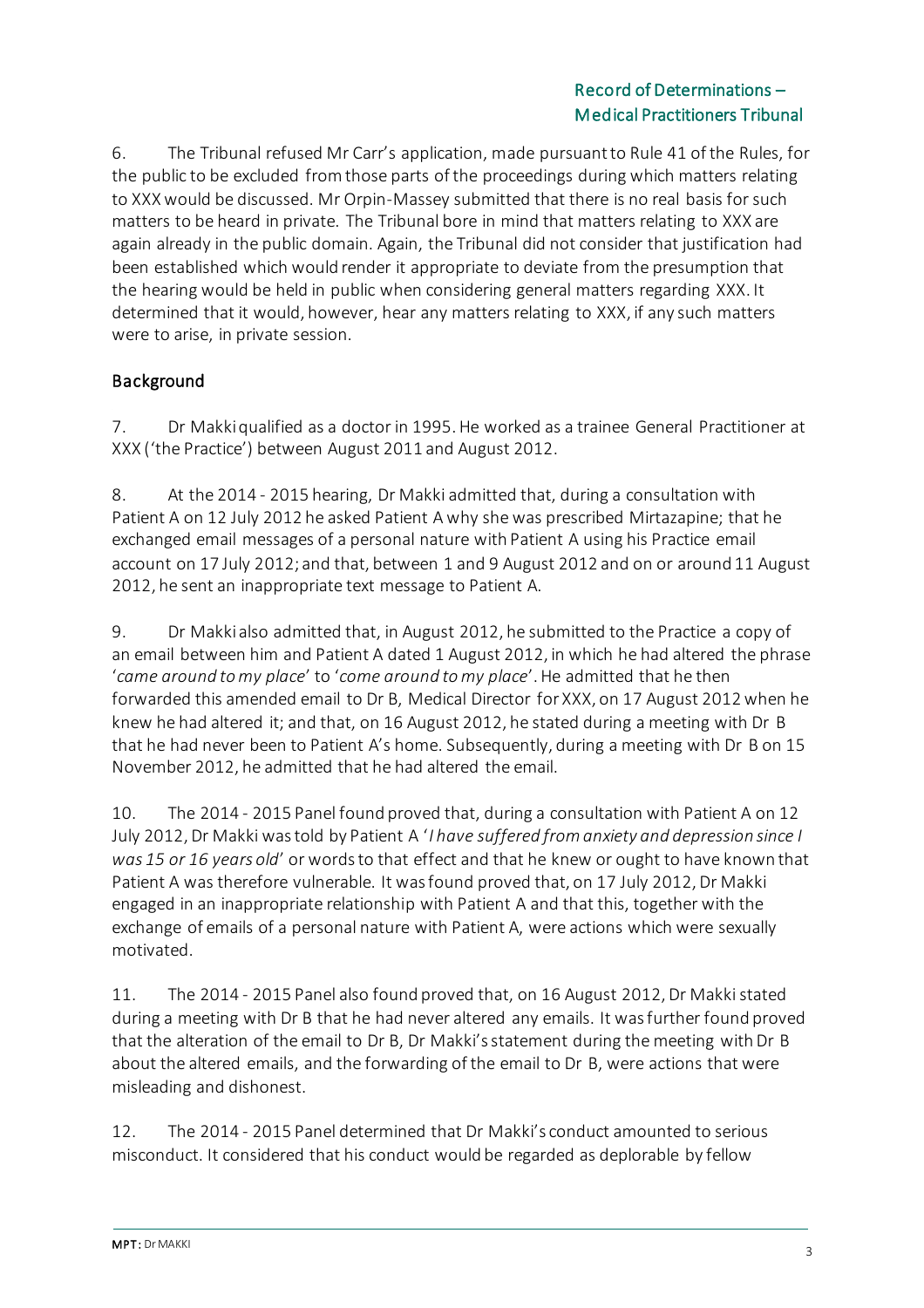professionals and the public and had brought the profession into disrepute. It considered that Dr Makki had failed to uphold proper standards of behaviour and had departed from some of the fundamental tenets of the profession.

13. The 2014 - 2015 Panel found Dr Makki's fitness to practise to be impaired by reason of misconduct. It considered that there was a clear need to make such a finding to declare and uphold proper standards and to maintain public confidence in the medical profession.

14. The 2014 - 2015 Panel considered that Dr Makki's misconduct was fundamentally incompatible with continued registration and determined to direct that his name be erased from the Medical Register in order to protect patients, uphold public confidence and maintain standards in the profession. It determined that the public interest required that it be made clear that sexual misconduct and persistent dishonest behaviour is unacceptable for any member of the medical profession.

# Evidence

15. This Tribunal was provided with the determinations of the 2014 - 2015 Panel and a copy of Dr Makki's application for restoration which was dated 5 February 2021.

16. The Tribunal was also provided with supporting documentation submitted on Dr Makki's behalf which included, but was not limited to:

- Letter of apology to Patient A, dated 3 January 2013;
- A copy of Dr Makki's degree certificate dated 28<sup>th</sup> October 2019 of a Masters in Public Health from the University of XXX;
- A certificate of attendance for the Clinic for Boundaries Studies Maintaining Professional Boundaries online training course certificate, which was dated 16 December 2020;
- Email correspondence and application form regarding a GP Return to Practice Programme with NHS Health Education England, dated October 2021;
- Reflective statement, dated 4 October 2021;
- Dr Makki's Curriculum Vitae;
- References from various individuals; and
- A reading Log.
- 17. The Tribunal also received oral evidence from Dr Makki.

### **Submissions**

#### On behalf of the GMC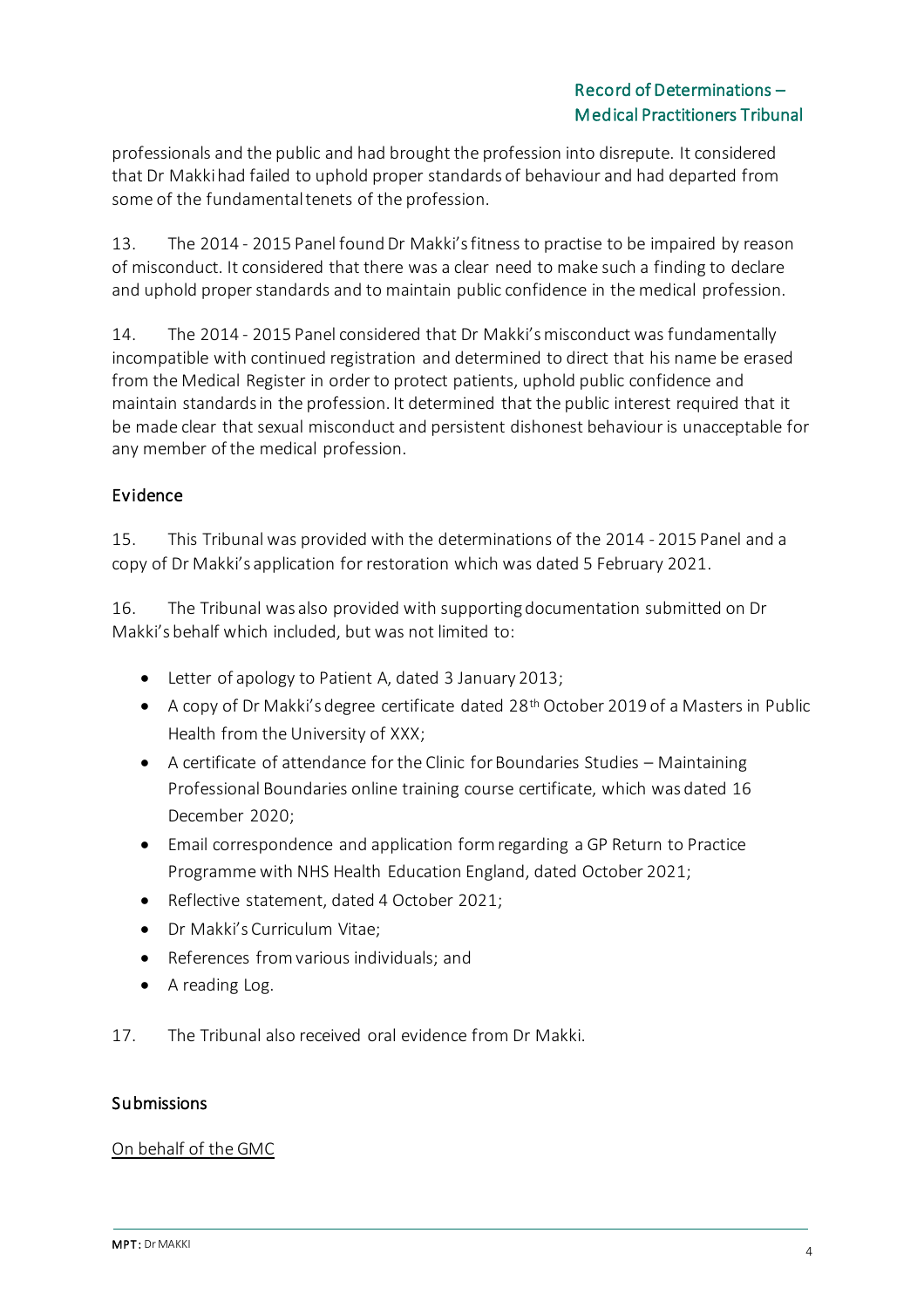18. In summary, on behalf of the GMC, Mr Orpin-Massey submitted that the GMC was neutral on the matter of restoration. He stated that this position should not be confused with actively supporting the application nor being indifferent to it.

19. Mr Orpin-Massey submitted that the Tribunal may think that many of Dr Makki's answers and written submissions have been impressive, however the original findings were particularly serious and involved sexually motivated conduct and protracted dishonesty. He submitted that it is a matter for the Tribunal exercising its professional judgement and upholding the overarching objective as to whether Dr Makki is now fit to practise.

20. Mr Orpin-Massey confirmed the GMC's view that, although it is not impossible for an erased doctor to undertake a clinical attachment, it is acknowledged that it is very difficult to do so, particularly in the circumstances of Dr Makki's case, given his previous fitness to practise findings, the Covid-19 pandemic and the likelihood of an extra person in a room not always being attractive for a medical practice.

### On behalf of Dr Makki

21. In summary, on behalf of Dr Makki, Mr Carr submitted that the fundamental question of restoration to the Medical Register is one that should be answered in the affirmative.

22. Mr Carr submitted that the Tribunal should take into account Dr Makki's previous unblemished record, the significant change in terms of Dr Makki's insight and the remedial steps he has taken. He submitted that Dr Makki is not someone whose application is due to desperation to restore an income stream, but rather that Dr Makki is seeking redemption and forgiveness for his serious and acknowledged misconduct.

23. Mr Carr submitted that, although it is extremely difficult for doctors who have been erased to secure a clinical attachment, Dr Makki has done as much as he could to keep his medical knowledge and skills up to date. He asked the Tribunal to note that doctors who are erased are in a 'catch 22' situation – they cannot practise medicine, yet they have to keep their clinical skills up to date in order to be restored to the Medical Register.

24. Mr Carr drew the Tribunal's attention to the references provided attesting to Dr Makki's character and supporting his return to medical practice. Mr Carr submitted to the Tribunal that all doctors who return to practice after five years or more are required to undertake revalidation within 12 months. They must also initially work in an Approved Practice Setting to ensure that they have a connection to a designated body and a Responsible Officer; and he submitted that Dr Makki has put in place a self-devised mentoring system.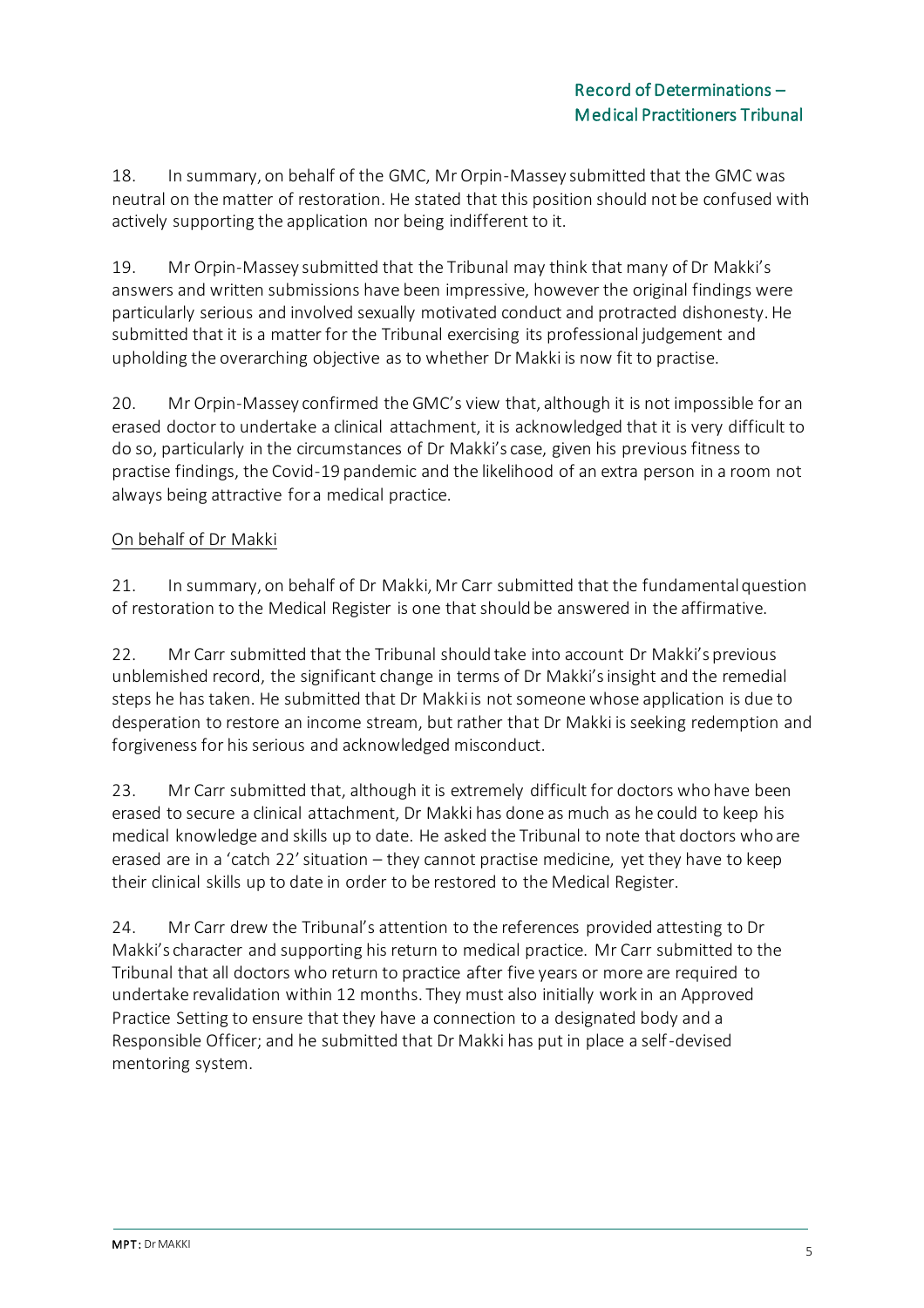### The Tribunal's Approach

25. Throughout its consideration of Dr Makki's application for restoration, the Tribunal was guided by the approach laid out in the MPTS Guidance document: *Guidance for medical practitioners tribunals on restoration following disciplinary erasure* (October 2019) ('the Guidance').

26. The Tribunal reminded itself that the onus is on Dr Makki to satisfy the Tribunal that he is fit to return to unrestricted practice. The Tribunal should not seek to go behind the findings of facts, impairment and sanction made by the 2014 - 2015 Panel.

27. The test to be applied by the Tribunal when considering if a doctor should be restored is that set out in *GMC v Chandra* [2018] EWCA Civ 1898, namely:

'*having considered the circumstances which led to erasure and the extent of remediation and insight, is the doctor now fit to practise having regard to each of the three elements of the overarching objective.'*

28. The Tribunal reminded itself that, in making its decision, it should consider the following factors:

- The circumstances that led to disciplinary erasure;
- Whether the doctor has demonstrated insight into the matters that led to erasure, taken responsibility for their actions, and actively addressed the findings about their behaviour and skills including consideration of:
	- Insight and remorse;
	- Remediation and risk of repetition;
	- Whether findings about the doctor's behaviour have been remedied;
	- Likelihood of repetition of the previous findings about the doctor's behaviour;
- What the doctor has done since their name was erased from the Register including consideration of overseas practice;
- Steps the doctor has taken to keep their skills and knowledge up to date; and
- The lapse of time since erasure.

29. The Tribunal also reminded itself that, after considering the above factors, it should step back and balance its findings against whether restoration meets the overarching objective, carefully considering each of the three elements and acting in a way which:

- protects, promotes and maintains the health, safety, and well-being of the public;
- promotes and maintains public confidence in the profession; and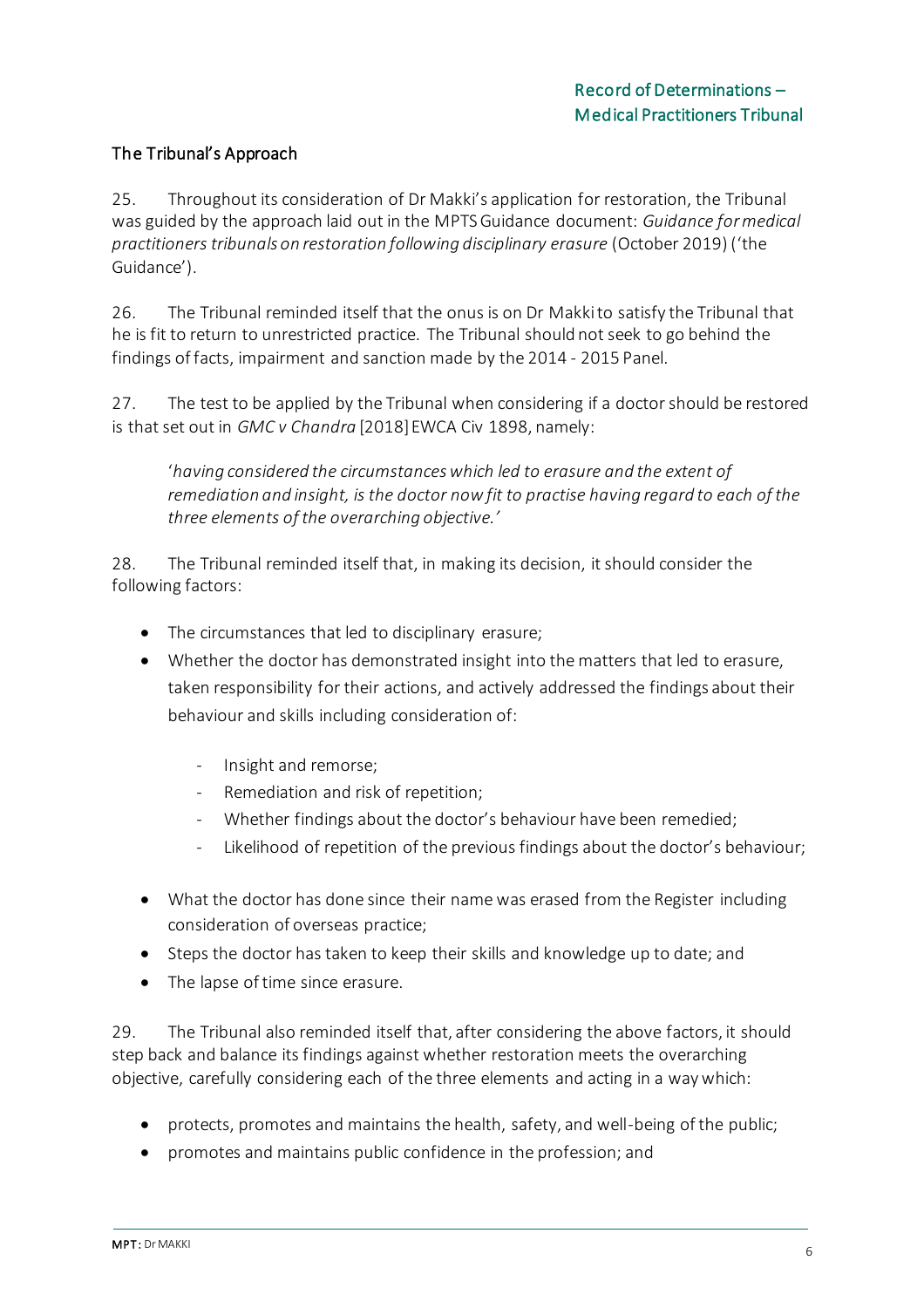• promotes and maintains proper professional standards and conduct for members of the profession.

### The Tribunal's Decision

### The circumstances that led to Dr Makki's disciplinary erasure

30. The Tribunal noted the serious nature of Dr Makki's misconduct which led to his erasure, as outlined by the 2014 - 2015 Panel in its determination, which involved sexually motivated behaviour towards a vulnerable patient and dishonesty. The 2014 - 2015 Panel found that Dr Makki's behaviour departed from a number of paragraphs of *Good Medical Practice* (2006 edition) and that he failed to follow the guidance set out in *Maintaining Boundaries* (2006). The 2014 - 2015 Panel considered that Dr Makki's conduct would be regarded as deplorable by fellow professionals and the public and he had brought the profession into disrepute. It determined that his misconduct amounted to serious misconduct and deemed it appropriate and necessary to erase his name from the Medical Register as a result.

### Whether Dr Makki has demonstrated insight into the matters that led to erasure, taken responsibility for his actions and actively addressed the findings about his behaviour

### *Insight and remorse*

31. In his oral evidence, Dr Makki explained how he has reflected upon his actions and their consequences over the past six years. He described the harm caused to Patient A, his wife, family, patients, friends, colleagues, employers and the wider medical community and also stated that he has tried to atone to everyone around him and beyond. Dr Makki confirmed that, although he initially sought to blame '*everything and anyone*', he now accepts that what happened was because of him and him only. He said that there are no words to describe how regretful he is and that he is a different person now compared with 2012. Dr Makki referred to the cost of him being trained as a doctor and the huge number of patients he could have treated and helped had he been able to continue working as a GP in A&E. He described the effects of his actions on the small GP practice where he had been working in terms of its reputation and the trust placed in it by its patients. Dr Makki also identified and recognised the consequential loss of trust in him by his colleagues.

32. Dr Makkistated that he does not want his name to be restored to the Register for financial reasons, but in order to give him the opportunity to help people, to make up for his misconduct and to obtain closure from that episode of his life.

33. The Tribunal considered that it was clear from Dr Makki's oral evidence that he had made significant efforts to gain an understanding of his previous behaviour and it was satisfied that he now fully accepts responsibility for his actions and their impact. Dr Makki did not appear to seek to diminish or undermine the findings of the 2014 - 2015 Panel. The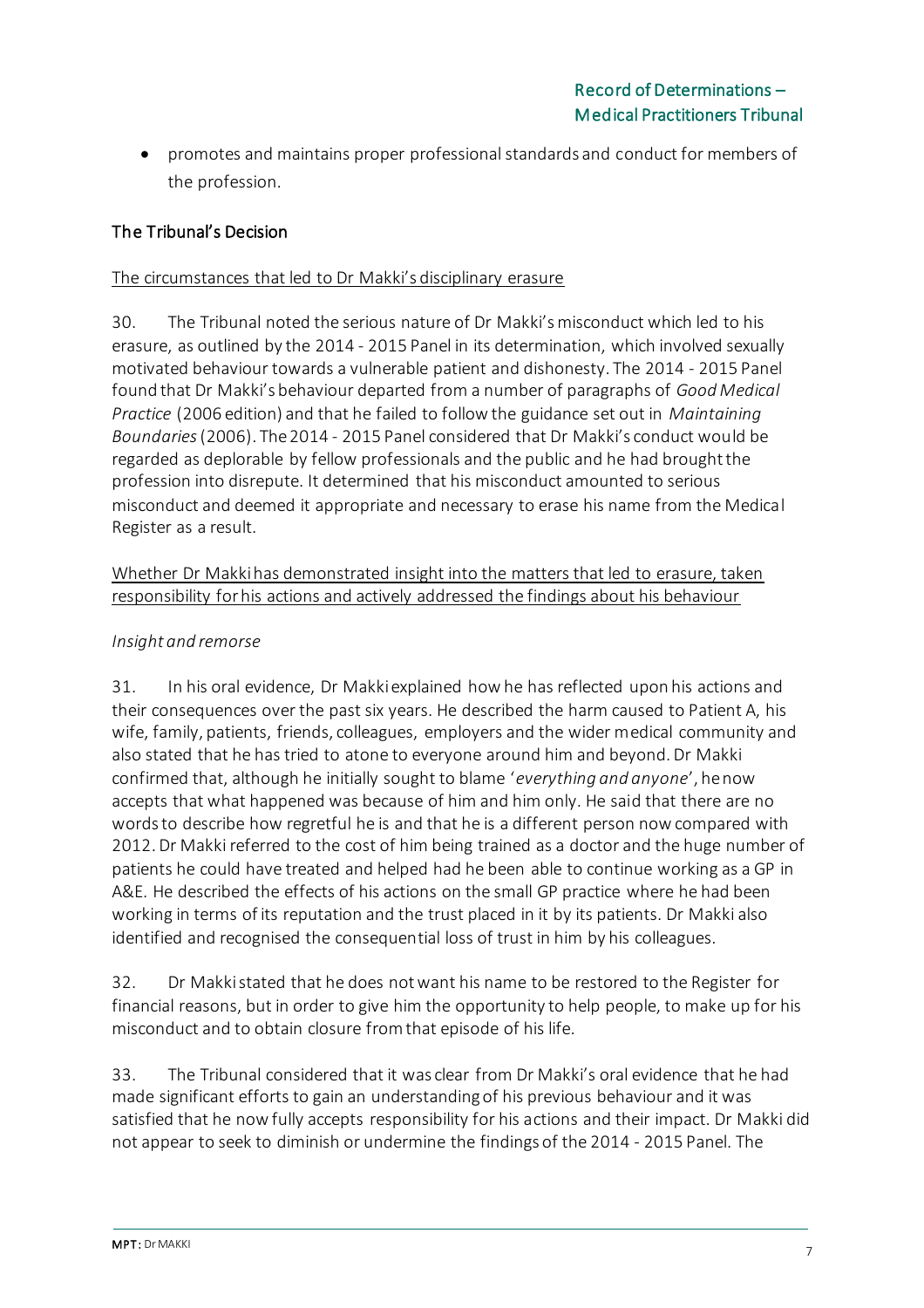Tribunal had no reason to think that Dr Makki's expressions of remorse were anything other than genuine and unreserved.

34. The Tribunal was of the view that, although Dr Makki stated in his evidence that he had altered the email and maintained his lie in order to '*soften the blow*' XXX, he did not seek to use this as an excuse; rather he referred to it as context for his behaviour at that time and he freely accepted that it was dishonest and unacceptable.

35. The Tribunal had regard to the letter of apology which Dr Makki had sent to Patient A in January 2013. It noted that Dr Makki articulated his regret and remorse about his misconduct on numerous occasions during his oral evidence at this hearing. At no point did he seek to apportion any blame to Patient A, instead he accepted full responsibility for his misconduct.

36. The Tribunal was conscious of the fact that the 2014 - 2015 Panel concluded that Dr Makki's evidence was somewhat convoluted and evasive, as referred to in more detail at paragraphs 48 and 49 below. This Tribunal, however, was satisfied that Dr Makki's evidence demonstrated that, since his original hearing, Dr Makki has developed considerable insight into his actions. It was satisfied that he had accepted full responsibility and that he has reflected deeply on both his misconduct which was found to be sexually motivated and that which was dishonest. Dr Makki identified and acknowledged the wider implications of such misconduct on patients and the profession as a whole.

37. Having taken all of the evidence in this case into account, the Tribunal considered that an ordinary member of the public, aware of all the facts of this case, would consider that Dr Makki has gained and demonstrated well developed insight and significant remorse regarding both aspects of his misconduct.

### *Are the previous findings about Dr Makki's behaviour remediable?*

38. The Tribunal reminded itself of the serious nature of Dr Makki's sexually motivated misconduct relating to Patient A, which involved the sending of text messages and emails and engaging in a telephone conversation. Whilst the Tribunal considered that any sexually motivated misconduct towards a patient is always by its very nature serious, it concluded that the facts as found proved in Dr Makki's case fell toward the lower end of the scale.

39. The Tribunal also reminded itself of the serious nature of the dishonesty element of Dr Makki's misconduct. It noted that this involved him altering a word in an email in August 2012 and maintaining that he had not done so until he eventually admitted that he had in November of that year. The Tribunal was conscious of the fact that the 2014 - 2015 Panel concluded that Dr Makki had *'repeatedly and persistently behaved in a dishonest way'* in this regard. This Tribunal considered that, while any dishonest misconduct on the part of a doctor is inherently serious, Dr Makki's misconduct in this case was relatively limited in scope and duration and it noted that he eventually admitted to it both in advance of and during the 2014 - 2015 hearing.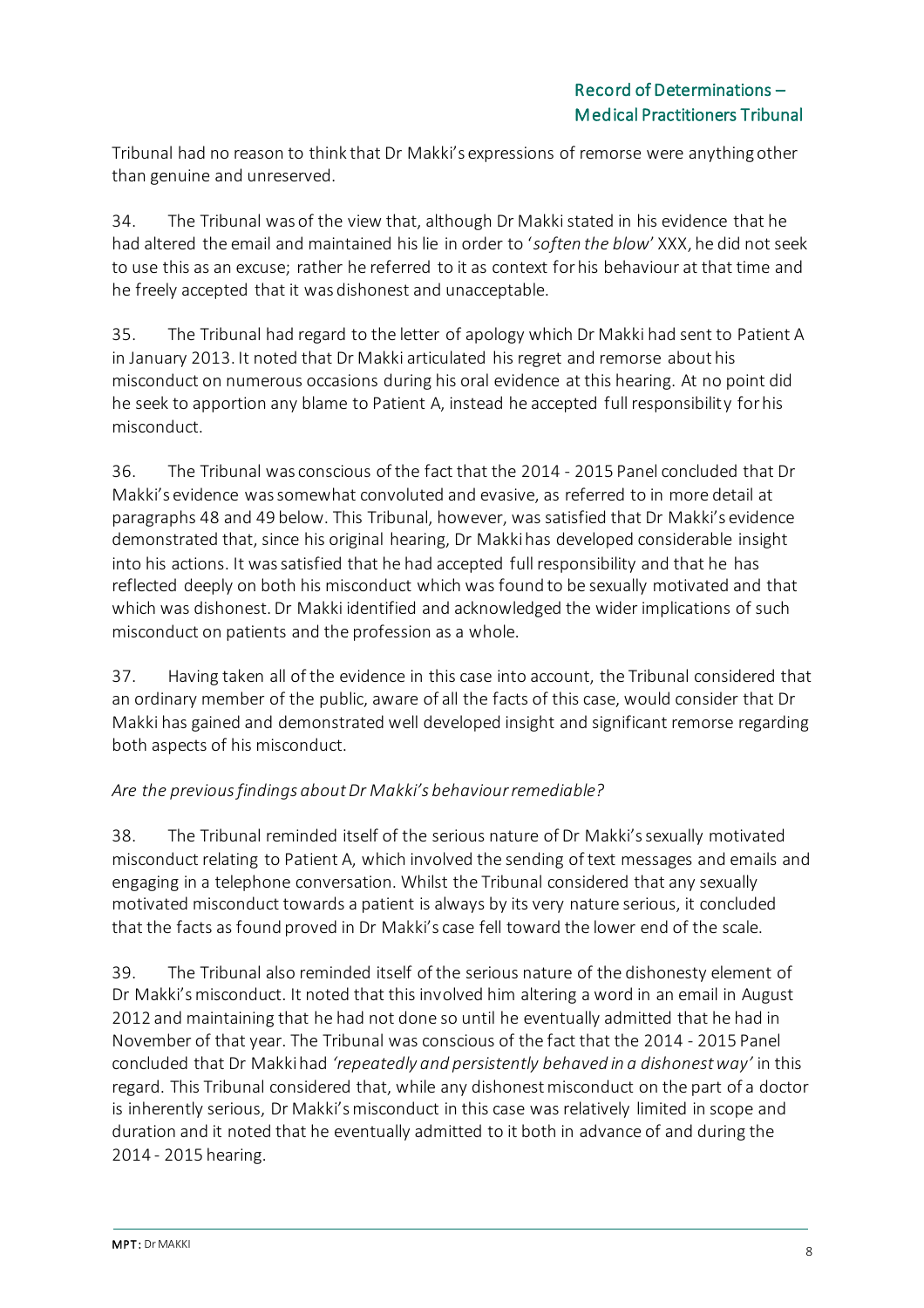40. The Tribunal noted that the guidance makes it clear that it can be more difficult to demonstrate sufficient remediation in cases involving serious behaviour such as sexual misconduct or dishonesty. It considered, however, that whilst both aspects of Dr Makki's misconduct which ultimately led to his erasure were serious matters, the facts as found proved by the 2014 - 2015 Panel did not amount to examples of either sexually motivated or dishonest misconduct which would be impossible to remediate. It concluded that Dr Makki's misconduct in both respects was potentially remediable.

### *Have the findings about Dr Makki's behaviour been remedied?*

41. Dr Makki described how a Maintaining Professional Boundaries course (which also dealt with probity/dishonesty issues) he undertook in December 2020 helped him to probe deeper into how his misconduct in 2012 came to happen and how he tried to deal with his mistakes. He said that he now has a better understanding of his personal vulnerabilities, situational risk factors and the root causes of what happened. Dr Makki stated that his learning from the course was '*transformational*' and he was adamant that his misconduct will never happen again. The Tribunal noted that the course was an intense one-to-one full-day session tailored to Dr Makki and the specific issues identified in his case, as opposed to a generalised course.

42. The Tribunal noted that this course was undertaken only relatively recently, and it was of the view that it would have been preferable had Dr Makki engaged in it sooner. However, it bore in mind that, when questioned about this by Tribunal members, Dr Makki stated that he had done an alternative boundaries course in 2012/2013 but had only become aware of the recent course much later after speaking with Mr Carr.

43. The Tribunal noted that, aside from this course which, as indicated above, also dealt with probity and dishonesty issues, Dr Makki did not provide evidence of attendance on any specific courses relating to probity/dishonesty either before or after his misconduct was considered by the 2014 - 2015 Tribunal. However, the Tribunal noted that the one-to-one course was intensive and tailored to his specific circumstances which included such issues.

44. The Tribunal had regard to the several testimonials submitted on Dr Makki's behalf which refer to him as an honest man whose dishonest actions were out of character. In one testimonial, dated 2 September 2021, Ms C, District Nurse, stated '*He* [Dr Makki] *knows he let everyone down and is working hard to find forgiveness. I believe that he is never going to repeat the mistakes he made which resulted in him being struck off as I feel that he has learnt from and accepted the errors he made. His conduct ever since has not caused me to be concerned that he would repeat his previous actions, if he were restored to the medical register.*'

45. The Tribunal noted that there is no evidence of any repetition of misconduct since the events in 2012. It also noted again that Dr Makki's presentation to this Tribunal was in stark contrast to that recorded by the 2014 - 2015 Panel. As previously outlined, Dr Makki has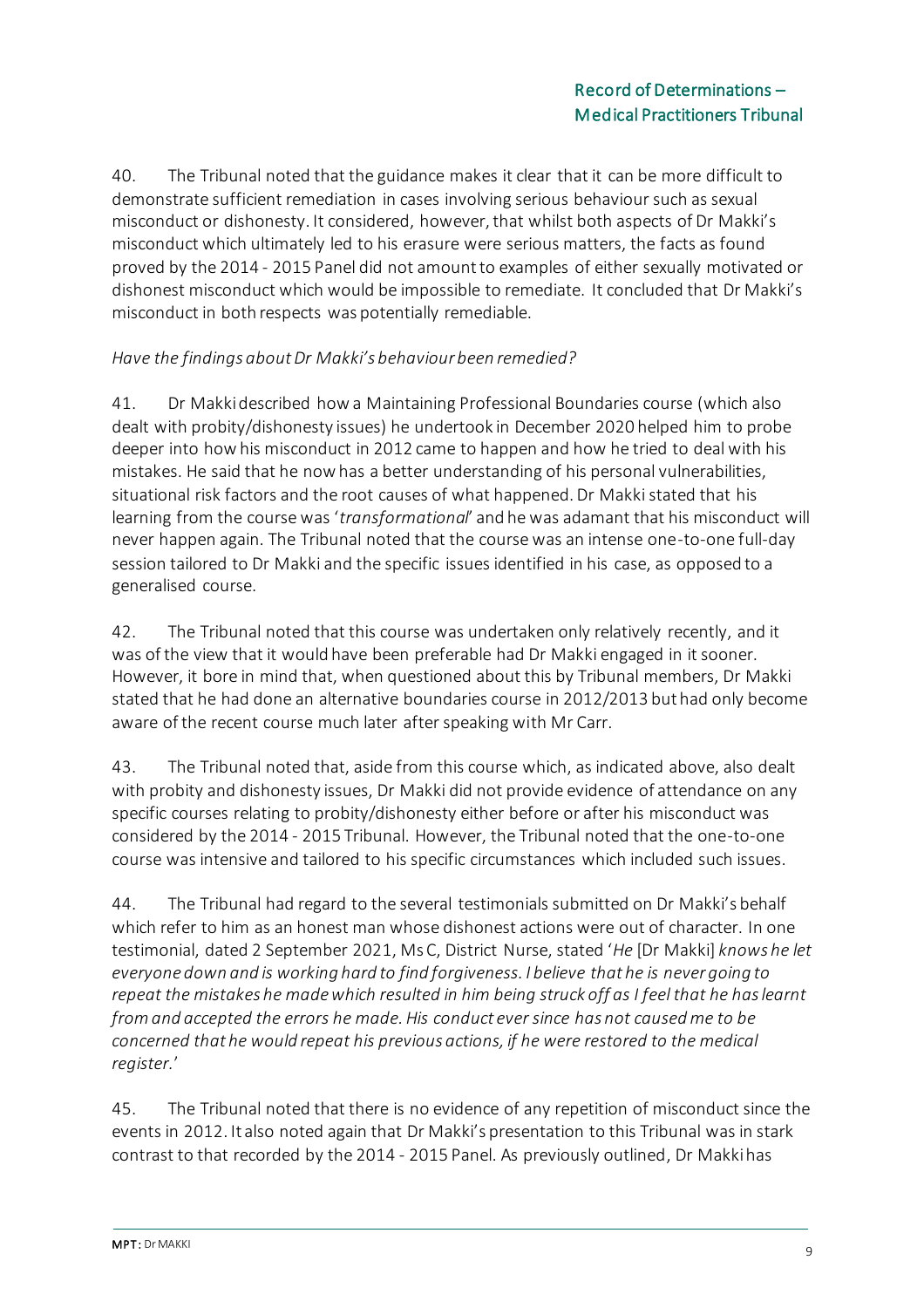made considerable progress in reflecting on the findings of the 2014 - 2015 Panel and his misconduct, he has fully accepted his own culpability and apologised unreservedly, and he has taken steps to source and attend relevant remedial courses. With regard to his attendance on the more recent boundaries course, the Tribunal accepted Dr Makki's evidence of having fully developed an understanding of his failings and the absolute need to maintain appropriate professional standards were he to be permitted to return to practise as a doctor.

46. Taking all of the available evidence into account and in the circumstances of this case, the Tribunal considered that an ordinary member of the public, aware of all the facts of this case, would consider that Dr Makki has demonstrated sufficient remediation and the Tribunal was satisfied that Dr Makki has remedied his misconduct.

*Are the previous findings about Dr Makki's behaviour likely to be repeated?*

47. The Tribunal has already found that Dr Makki has demonstrated genuine insight and that he has sufficiently remediated his misconduct.

48. The Tribunal noted the views of the 2014 - 2015 Panel regarding Dr Makki's evidence, to include the following:

*'The panel accepted that there was some evidence which indicated an attitudinal problem, as your evidence to this panel was convoluted and somewhat evasive.'*

49. This Tribunal, however, considered Dr Makki's attitude at this hearing to be entirely different and changed significantly for the better. Dr Makki was very forthcoming in his evidence and answers and the Tribunal considered that he did not attempt to diminish the seriousness of his misconduct or its consequences. Dr Makki accepted his actions were his responsibility and his alone. He presented as having fully reflected on his behaviour and he appeared genuinely apologetic and ashamed. The Tribunal noted that the actions which gave rise to his substantive hearing in 2014 - 2015 occurred in 2012 and, albeit that Dr Makki has been out of a clinical environment since 2015, it noted that there has been no evidence of repetition or further issues raised. The Tribunal noted that Dr Makki's misconduct appeared to be isolated episodes in an otherwise unblemished career. It considered that Dr Makki had accepted responsibility for his actions.

50. In light of the above, the Tribunal was satisfied that the risk of Dr Makki repeating his misconduct in the future was very low.

### What has Dr Makki done since his name was erased from the Register?

51. Dr Makki confirmed that he has not provided any medical services since his name was erased from the Medical Register in 2015, either in the UK or overseas.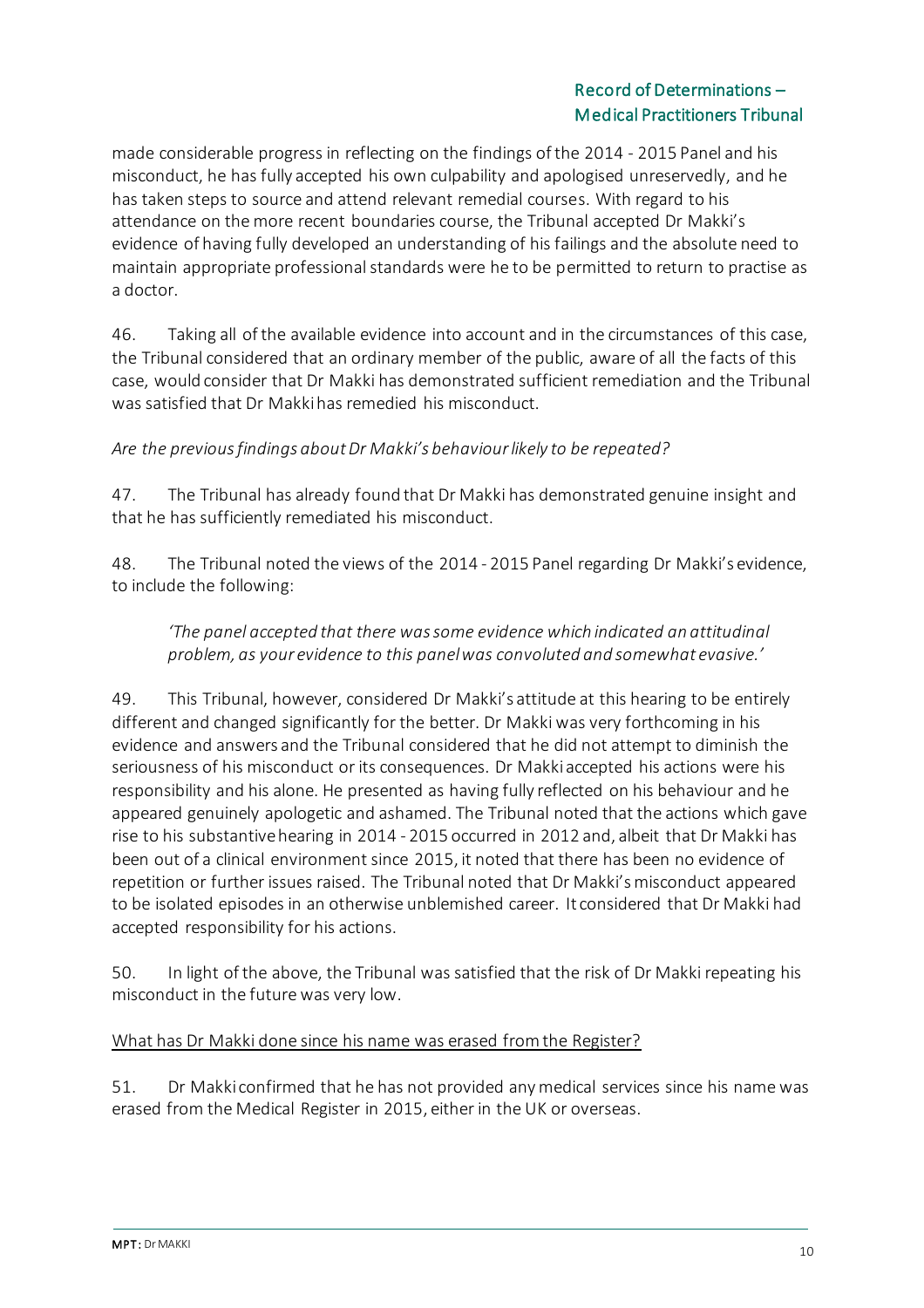52. Since July 2012, Dr Makki has been a Director of a small, limited company owned and managed by Dr Makki and XXX. Since his erasure, Dr Makki has managed the company, whilst XXX is its main source of income.

53. Also since erasure, Dr Makki has worked in property development and investment as a means to supplement his family income and he offers advisory/consultancy services to friends. Dr Makki stated that he has gained knowledge and experience in finance and investing and was able to study and create different business models and maintain his professional communication skills at a high standard.

54. From January 2016 to August 2016, Dr Makki volunteered for a Médecins Sans Frontières mission to Libya in France as a Project Coordinator. This involved day to day management of the mission's projects, recruitment of local staff, procurement and warehousing, and providing support to the other teams. The Tribunal noted that, although Dr Makki was not working in a clinical capacity whilst undertaking this role, he was working alongside medical colleagues.

55. From June 2016 to December 2019, Dr Makki undertook a Masters degree in Public Health accredited by the University of XXX. The course provided Dr Makki with an opportunity to get a better understanding of strategic planning and evidence-based public health policies. His dissertation focussed on diet and obesity, which the Tribunal considered to be of relevance to the work of a GP.

56. As a result of the pandemic, in May 2020, Dr Makki made enquiries with regard to whether he could assist the NHS by taking up the role of medical support worker. Dr Makki was advised, however, that by that time a decision had been taken to close the application process for medical support workers.

### What steps has Dr Makki taken to keep his medical knowledge and skills up to date?

57. Dr Makki stated that he has not undertaken any clinical attachments during the period since his erasure as he did not believe that this was possible. He said that he had considered undertaking observation with a GP but did not do so as it would have been necessary to inform each patient of his presence, and this would have put the GP in a difficult position.

58. Dr Makki stated that, during his period of erasure, he has been engaged in ongoing self-study in an attempt to keep his medical knowledge and skills up to date. Dr Makki stated that he has tried his best to maintain his medical knowledge and to use every opportunity to keep abreast of new changes to medical topics and national guidelines. He has focused on weekly updates by reliable medical information websites such as NICE, GP Notebook, Medscape, Public Health England and journals. In addition to this, Dr Makki stated that he revised with XXX and that this revision included topics which were of relevance to practise as a GP.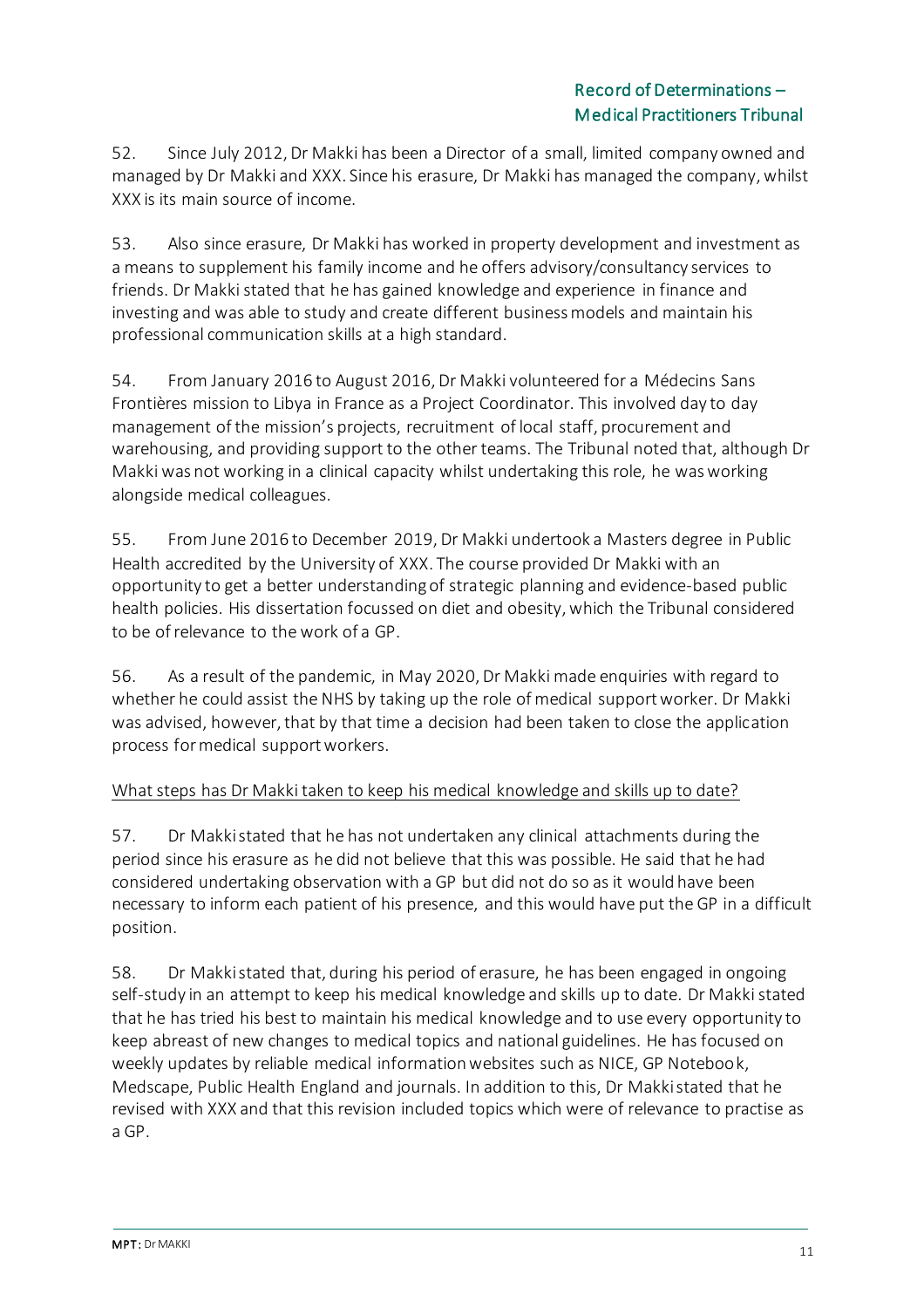59. The Tribunal noted that Dr Makki does not appear to have kept a contemporaneous record of the reading he has undertaken, but that he instead provided a lengthy list of reading undertaken upon request by the Tribunal. Dr Makki did not provide any written reflections on his reading.

60. The Tribunal considered that Dr Makki appeared to be realistic when talking about his possible return to practice, stating that he would not expect to be able to work at the same speed as his colleagues immediately. He explained how he has had a career gap of around two years in the past and that it took him some time to get back to his usual speed. The Tribunal was of the view that Dr Makki has identified and appreciates the learning curve that would await him were he to be permitted to return to practise as a doctor.

61. In considering the reading and study Dr Makki has undertaken, which was not challenged by the GMC, the Tribunal was of the view that although many were online courses and potentially of lesser value than face to face courses, the subjects which were covered were nevertheless relevant to Dr Makki's specialty as a General Practitioner. The Tribunal was satisfied that the selection of reading material and courses were appropriate and that he had demonstrated evidence of genuine attempts to keep his medical knowledge up to date.

62. The Tribunal accepted that undertaking clinical attachments following erasure from the Medical Register appears to be particularly difficult, and it bore in mind that such difficulties have inevitably been exacerbated by the Covid-19 pandemic. It also accepted that the pandemic would have had an impact on the ability to undertake observations with a GP.

63. The Tribunal noted that, since his erasure, Dr Makki has completed a Masters degree in Public Health. It considered that this course was of some relevance to practice as a GP and that it could be considered to be part of Dr Makki's attempts to keep his clinical knowledge and skills up to date.

64. The Tribunal noted the proactive steps Dr Makki has taken to make enquiries about a GP refresher scheme, and his plans to enrol on that scheme if his name is restored to the Medical Register.

65. Aspects of the testimonials provided supported Dr Makki's evidence that he has been taking steps to keep his medical skills and knowledge up to date. For example, in the testimonial dated 12 September 2021, Dr D, Consultant in Emergency Medicine stated:

'*I noticed … that Omar has tried to keep his medical knowledge up-to-date and was aware of the latest developments in guidelines and policies which reassures me that he will be able to catch up quickly if he is allowed to practise medicine again.*'

In a testimonial dated 13 September 2021, Dr E, General Practitioner stated:

'*When we meet our discussions would frequently become medical as most of us are in the medical profession, and it has always been very reassuring to see Omar aware of*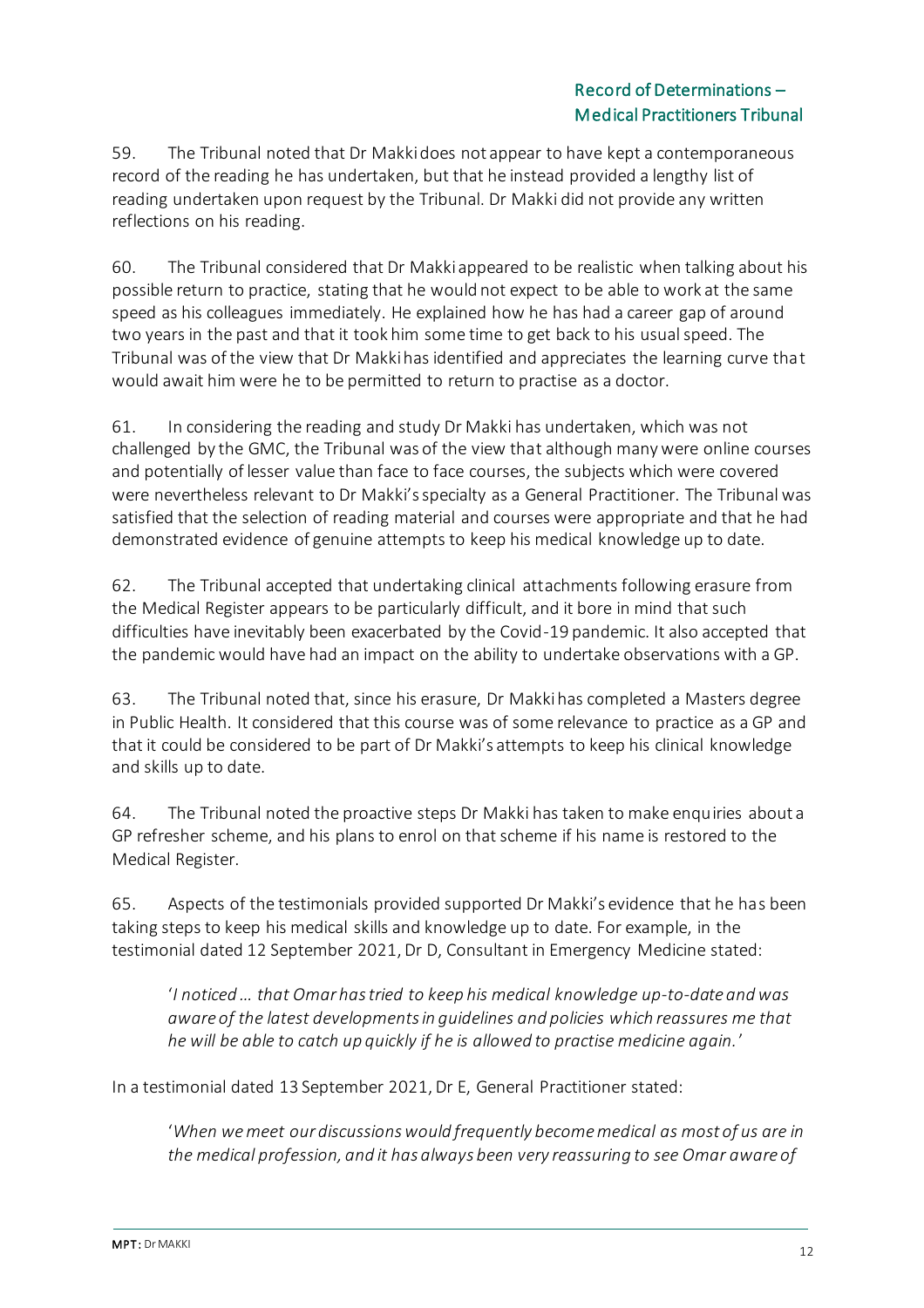*the most recent guidelines and developments and one would subconsciously forget that this man has not been practising for all this time. I am happy to provide Omar with any support he needs, not only with his application for restoration, but also afterwards, if he is restored to the medical register, as a friend, as a mentor, or even supervised work if he needs it.*'

66. Dr Makki candidly stated that he has worried about having been away from clinical practice for so long and stated that he realises the responsibility involving people's lives should he be permitted to return. He explained that, should his name be restored to the Register, his intention would be not to immediately seek to treat patients, but to contact GP surgeries to secure some shadowing and to start with supervised employment to ensure that there is someone to help and guide him. He also stated that, should his name be restored to the Register, his intention would be to progress his application to the Royal College of General Practitioners GP refresher scheme – a programme of up to six months duration for those who have been away from practice for more than two years. He stated that he had researched this course and that it is intended to provide a safe environment for both the doctor and patients whilst the returning doctor updates their knowledge and skills. Further, the Tribunal noted that Dr Makki has taken steps to identify professional mentors who will be available to him for support and guidance if he were to be permitted to resume clinical practice.

67. The Tribunal considered that Dr Makki has devised a structured plan for refreshing his skills and abilities were he permitted to return to practice; and it noted that he was realistic about the inevitable effect of the considerable gap in his clinical career on his ability to resume a medical career. The Tribunal considered that Dr Makki has taken steps to keep his skills and knowledge up to date, albeit that these steps have been restricted by Dr Makki not having secured a clinical attachment or shadowing during his erasure; however, it accepted that issues around the Covid-19 pandemic may have made this more difficult. The Tribunal considered that, overall, Dr Makki has taken steps to keep his medical skills and knowledge up to date and it determined that these would be sufficient for a return to practice.

### The lapse of time since erasure

68. Dr Makki's misconduct occurred in 2012 and his name was erased from the Medical Register in 2015. As such, the Tribunal noted that it has now been over 9 years since Dr Makki's misconduct; and over 6 years since his name was erased.

69. The Tribunal noted that Dr Makki worked as a General Practitioner for around three years following his misconduct in 2012, with no evidence of further misconduct. Also, as indicated above, the Tribunal noted that there has been no evidence of further misconduct since Dr Makki's erasure. In circumstances in which the Tribunal had already determined that Dr Makki's misconduct was remediable and had been remedied; and given that the Tribunal concluded that the misconduct was unlikely to be repeated, the Tribunal considered the lapse of time to be of relevance and supportive of Dr Makki's application for restoration.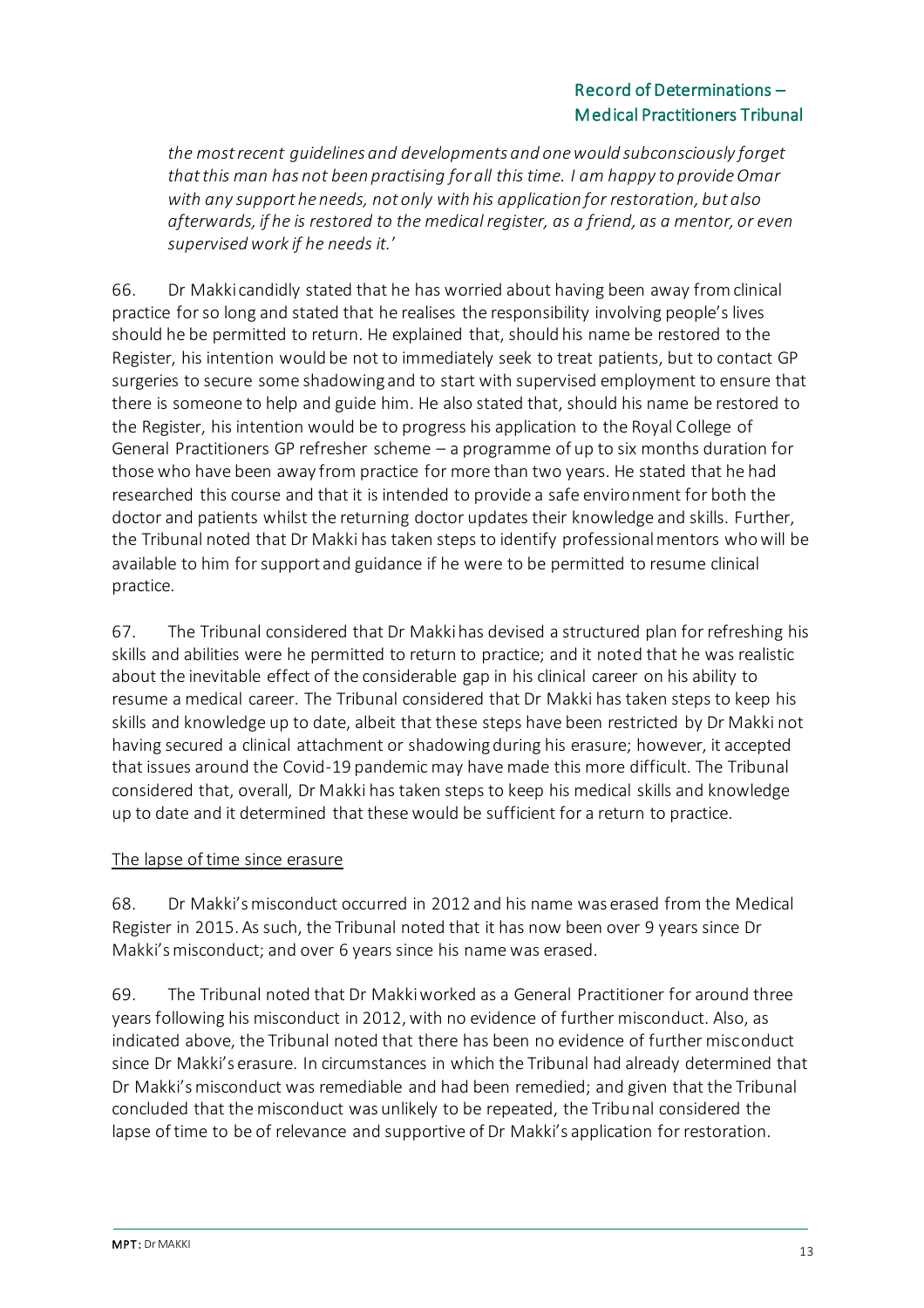70. Conversely, the Tribunal did note that the lapse of time will have had an inevitable impact on Dr Makki's clinical knowledge and skills given that he has not practised for a significant period. However, the Tribunal reminded itself of its conclusions with regard to Dr Makki's efforts to maintain his clinical knowledge and skills and, overall, it determined that the lapse of time since erasure had not been detrimental to the extent that Dr Makki's clinical knowledge and skills are insufficient for a possible return to practice.

### Will restoration meet the overarching objective?

71. The Tribunal took into account the Guidance which states at B35:

'*Having considered the different factors above, the tribunal must make findings in relation to whether the doctor is fit to practise. The tribunal should then step back and balance its findings against whether restoration will meet our overarching objective. This balancing exercise will involve careful consideration of each of the elements.*'

72. Taking into account all of the factors it has considered above, the Tribunal determined that Dr Makki is potentially fit to practise. Having come to this conclusion, the Tribunal stepped back and balanced its findings against each element of the overarching objective.

73. The Tribunal first noted that Dr Makki's case was not one of the types of case set out as examples of those in which restoration is generally unlikely to meet the overarching objective. It proceeded to continue each limb of the overarching objective.

#### *Protect, promote and maintain the health, safety, and well-being of the public*

74. The Tribunal considered that Dr Makki's behaviour towards Patient A as found proved amounted to significant boundary transgressions. However, it reminded itself of its conclusion that Dr Makki was very unlikely to repeat such misconduct to be important. The Tribunal's decision in this regard was based in large part on the significant insight Dr Makki has now demonstrated and the remediation steps he has undertaken, including his participation in the one-to-one focussed Maintaining Professional Boundaries course with the Clinic for Boundaries Studies. In addition, the Tribunal placed weight on the genuine remorse and regret Dr Makki has displayed at this hearing, which included full acceptance of his behaviour; his shame and embarrassment; and his unreserved apologies to Patient A, his former colleagues, his family and the profession.

75. As outlined above, Dr Makki has sought to keep his medical skills and knowledge upto-date and the Tribunal was satisfied that he has achieved this to a reasonable level, such that it was satisfied that he would be able to work safely if he returned to unrestricted practice in the UK.

76. The Tribunal recognised that, should Dr Makki's name be restored to the Medical Register, there would be certain safeguards in place including a requirement to initially work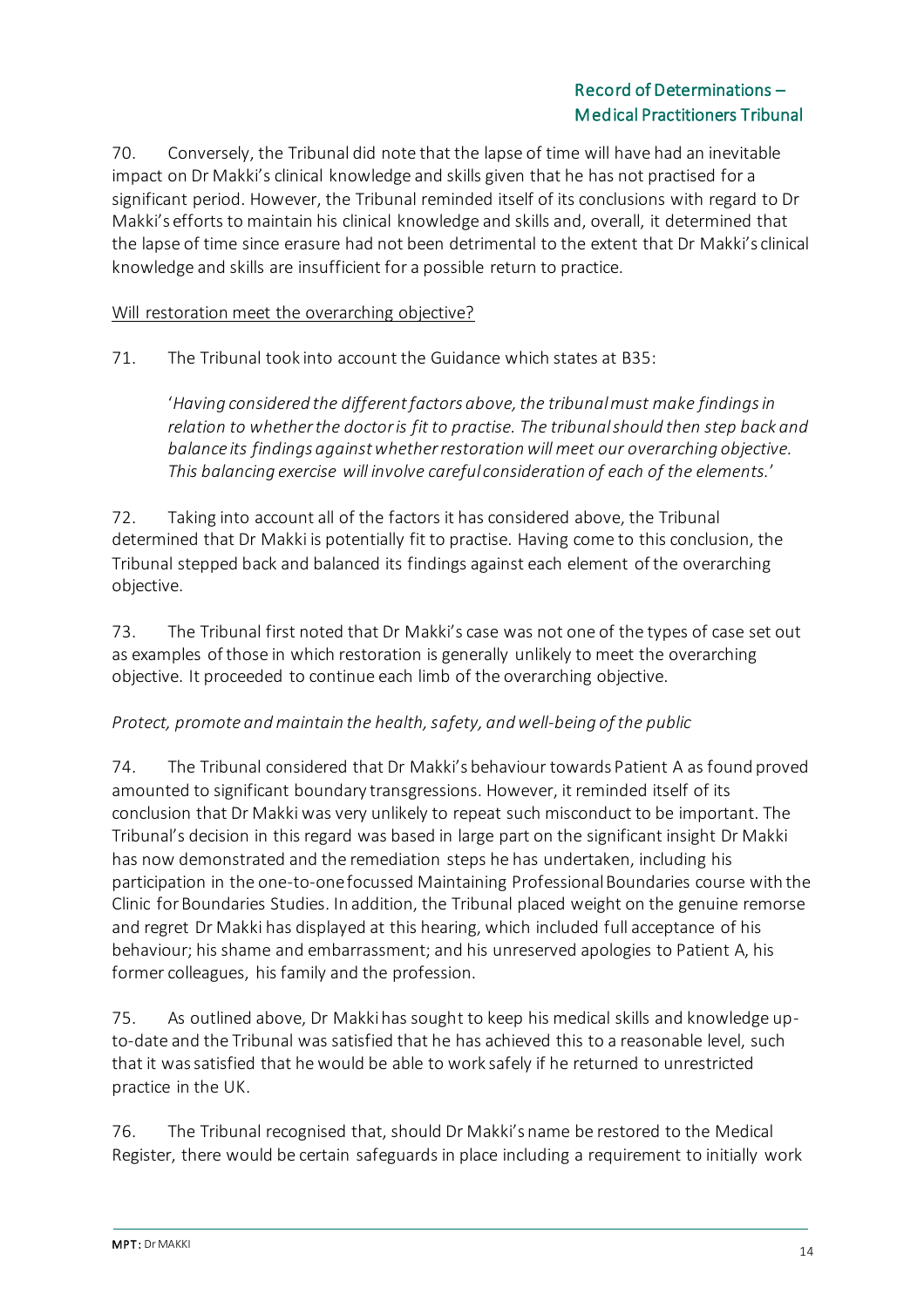in an Approved Practice Setting and would need to revalidate within 12 months. However, the Tribunal did not rely on these factors given that, as stated in the *Guidance*, the doctor must demonstrate that they have kept their medical knowledge and skills up to date and are safe to resume unrestricted practice.

77. In the circumstances of Dr Makki's case, the Tribunal therefore determined that restoring his name to the Medical Register would satisfy this limb of the overarching objective.

*Promote and maintain public confidence in the profession*

78. The Tribunal considered the following parts of the *Guidance* with particular care:

'*B42 Where a doctor's past behaviour is so serious that it remains capable of undermining the trust that the public places in doctors, it is unlikely that restoration will be in line with the overarching objective. This applies to behaviour both inside and outside of a doctor's professional practice. There will be some cases where, even if insight and remediation have been fully demonstrated and there has been a significant lapse of time since erasure, public confidence in the profession would be undermined by allowing the doctor to practise again.*'

'*B43 Tribunals should ask themselves whether an ordinary, well informed member of the public who is aware of all the relevant facts would be concerned to learn the doctor had been allowed to return to practice. They should also have regard to the fact that maintaining public confidence in the profession as a whole is more important than the interests of an individual doctor.*'

79. The Tribunal considered that, as a general proposition, a decision to restore to the Medical Register a doctor who has been erased for sexually motivated and dishonest misconduct may have the potential to damage public confidence in the profession.

80. However, the Tribunal reminded itself of the specific findings of fact which were made by the 2014 - 2015 Panel regarding Dr Makki's misconduct as outlined above; and it reminded itself of its conclusions that Dr Makki's misconduct is potentially remediable, it has been remedied, there has been no repetition and that it is unlikely that repetition will occur. The Tribunal did not consider that the facts as found proved with regard to either element of Dr Makki's misconduct were such that they remain capable of undermining the trust that the public places in doctors.

81. Taking all of the circumstances of this case into account, the Tribunal considered that a well informed member of the public who is aware of all of the relevant facts would not be concerned to learn that Dr Makki had been allowed to return to practice. The Tribunal therefore considered that the requirements of this limb of the overarching objective would not be adversely affected by a decision to restore Dr Makki's name to the Medical Register.

*Promote and maintain professional standards and conduct for members of the profession*